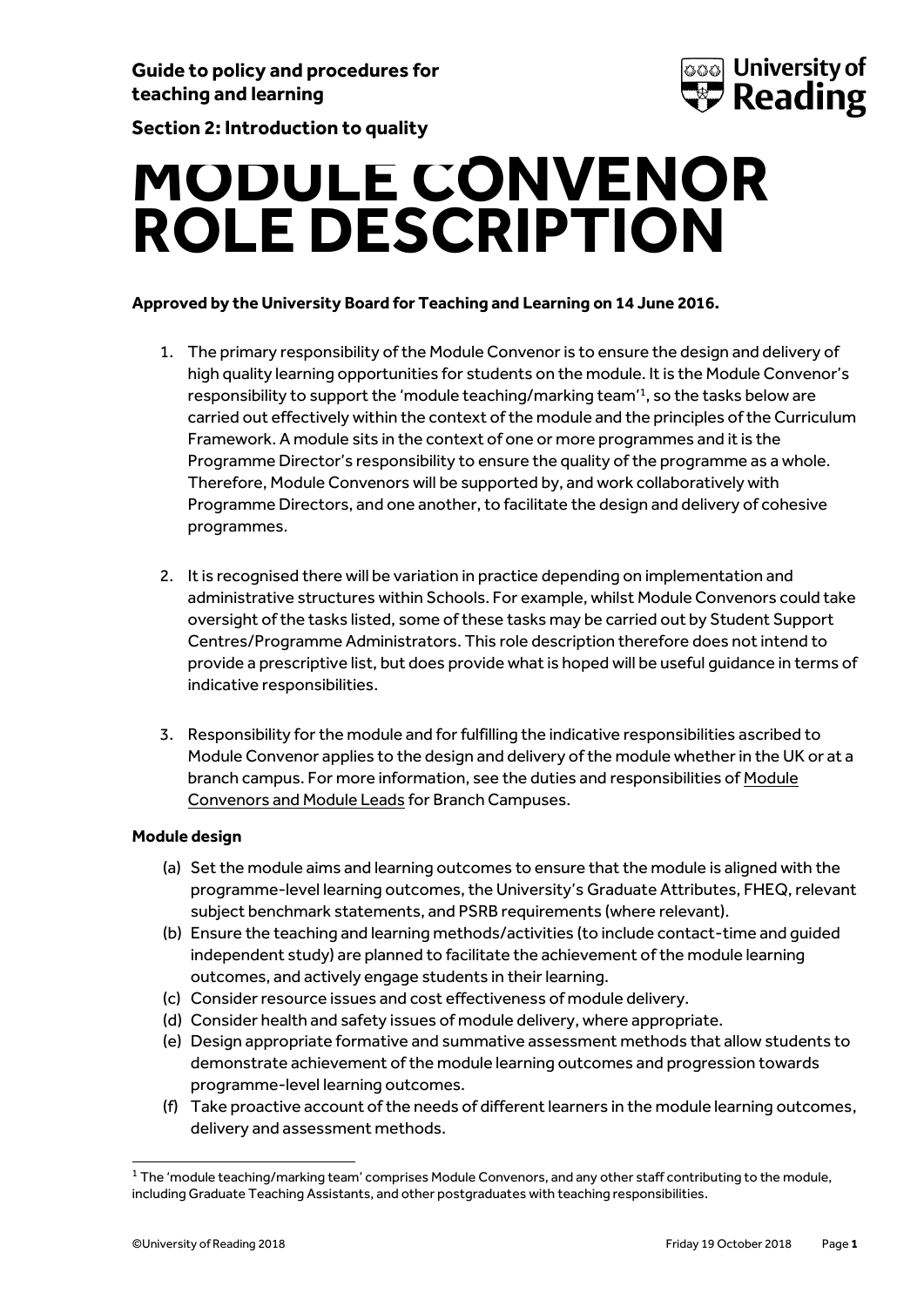- (g) Ensure that the notional hours of learning (to include contact time, guided independent study and completion of the assessments) are commensurate with the credit weighting of the module.
- (h) In line with the University's established deadlines for Programme Management (and any subsidiary School deadlines), prepare the module description, and once approved by the Board of Studies and School Board for Teaching and Learning, circulate to the module teaching team.

## **Teaching and supporting learning**

- (a) Act as the first point of contact for students enrolled on the module.
- (b) Review the profile of the student cohort and proactively consider what their learning needs are.
- (c) Ensure that subject knowledge, skills, and attributes outlined in the module learning outcomes are integrated so the module forms a coherent whole.
- (d) Ensure that module content is up to date and informed by current research and/or scholarship.
- (e) Ensure that module content is diverse and inclusive.
- (f) Provide opportunities for students to connect subject knowledge, skills and attributes to their use in the wider world, where appropriate.
- (g) Ensure the module is delivered using pedagogies appropriate to the discipline and the learning needs of the students.
- (h) Provide students with opportunities to learn collaboratively as well as individually, where appropriate.
- (i) Incorporate technology enhanced learning methods, where appropriate.
- (j) Ensure that the Blackboard course for the module is set up, developed and maintained to create a supportive learning environment.
- (k) Create a Talis Aspire reading list for the module and publish this according to agreed timetables.
- (l) Liaise with the Academic Tutor and School Disability Representative (where relevant) to ensure that any individual adjustments for students with protected characteristics are implemented.
- (m) Raise any cause for concern as to a student's academic engagement or fitness to study/ fitness to practise (where relevant) with the Programme Director and Academic Tutor.

#### **Assessing and giving feedback to learners**

#### **Coursework**

- (a) Write an assessment brief which will include clear assessment criteria, and hand-in and hand-back dates and ensure these are internally and (where appropriate) externally moderated before distribution to students, usually at the start of the module.
- (b) Provide opportunities to enhance students' awareness of, and critical engagement with the assessment criteria.
- (c) Where required, ensure appropriateness of questions for in-class tests.
- (d) Ensure that the assessment e-submission points are set up in Blackboard, unless there is an agreed exception.

#### **Exams**

(e) In line with the University's established deadlines and specifications provided by the Examinations Office (and any subsidiary School deadlines), ensure appropriateness of exam questions during the setting and approval of exam papers.